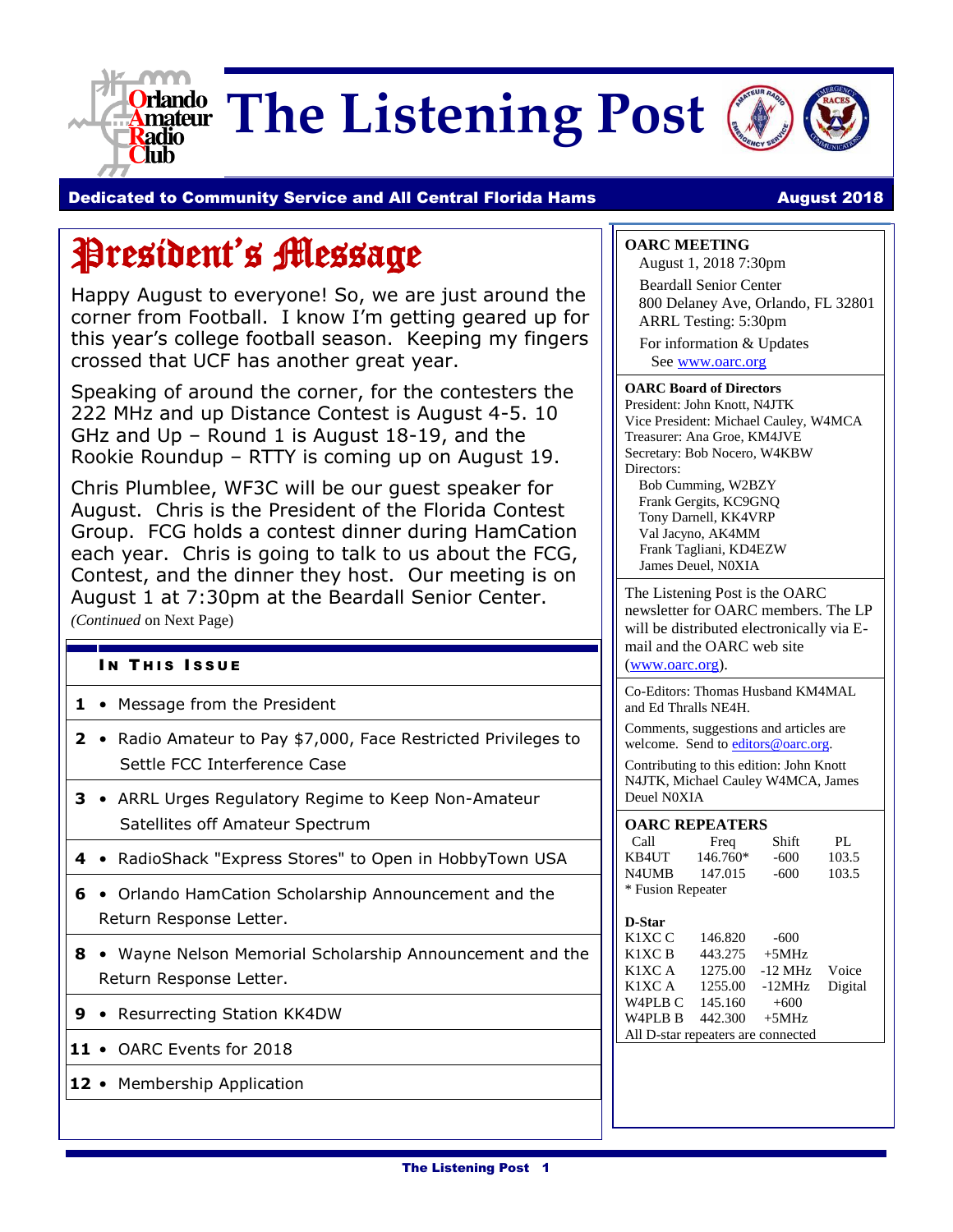# President's Message (*Continued* from Previous Page)

Chris Plumblee, WF3C will be our guest speaker for August. Chris is the President of the Florida Contest Group. FCG holds a contest dinner during HamCation each year. Chris is going to talk to us about the FCG, Contest, and the dinner they host. Our meeting is on August 1 at 7:30pm at the Beardall Senior Center.

In case you have not heard, the Bahia Shriner's Tailgate is coming back on September 22th at 3101 E. Hwy 436 – Apopka. Dealer setup at 7am gate opens to the public at 8am till noon. More info at: http://radio.bahiashrine.org/Tailgate.htm Proceeds are for the benefit of Bahia Shrine Radio Unit activities. Please make time to support this event.

Soon Faith Hannah AE4FH and her dad, James Lea WX4TV will be heading to South Africa so that Faith can attend the 2018 Youngsters on the Air (YOTA) Camp, August 8-15, 2018. Faith Hannah will be the sole representative from the IARU Region 2. Faith did an outstanding job raising funds on "Go Fund Me" so she would be able to go. OARC contributed to her fund. We look forward to an awesome report when she returns! We wish them both safe travels.



Youngsters on the Air 2018

**Summer Event** 8-15 August 2018 - South Africa

John Knott

### **Radio Amateur to Pay \$7,000, Face Restricted Privileges to Settle FCC Interference Case (Source: The ARRL Letter for July 12, 2018)**

The US Department of Justice and the FCC have reached a settlement with Brian Crow, K3VR, of North Huntingdon, Pennsylvania, to resolve allegations that Crow intentionally interfered with the communications of other Amateur Radio operators and failed to properly identify. The core component of the settlement calls on Crow to pay \$7,000 to the US Treasury, the FCC and US Attorney for the Western District of Pennsylvania Scott W. Brady announced in separate July 3 news releases. In addition, Crow's Amateur Extra class license will be restricted to Technician-class privileges for 6 months, and he has agreed to discontinue contact with the individuals involved in this case. Crow's Amateur Extra privileges will be restored after 6 months, "if no new violations have been found," the FCC said.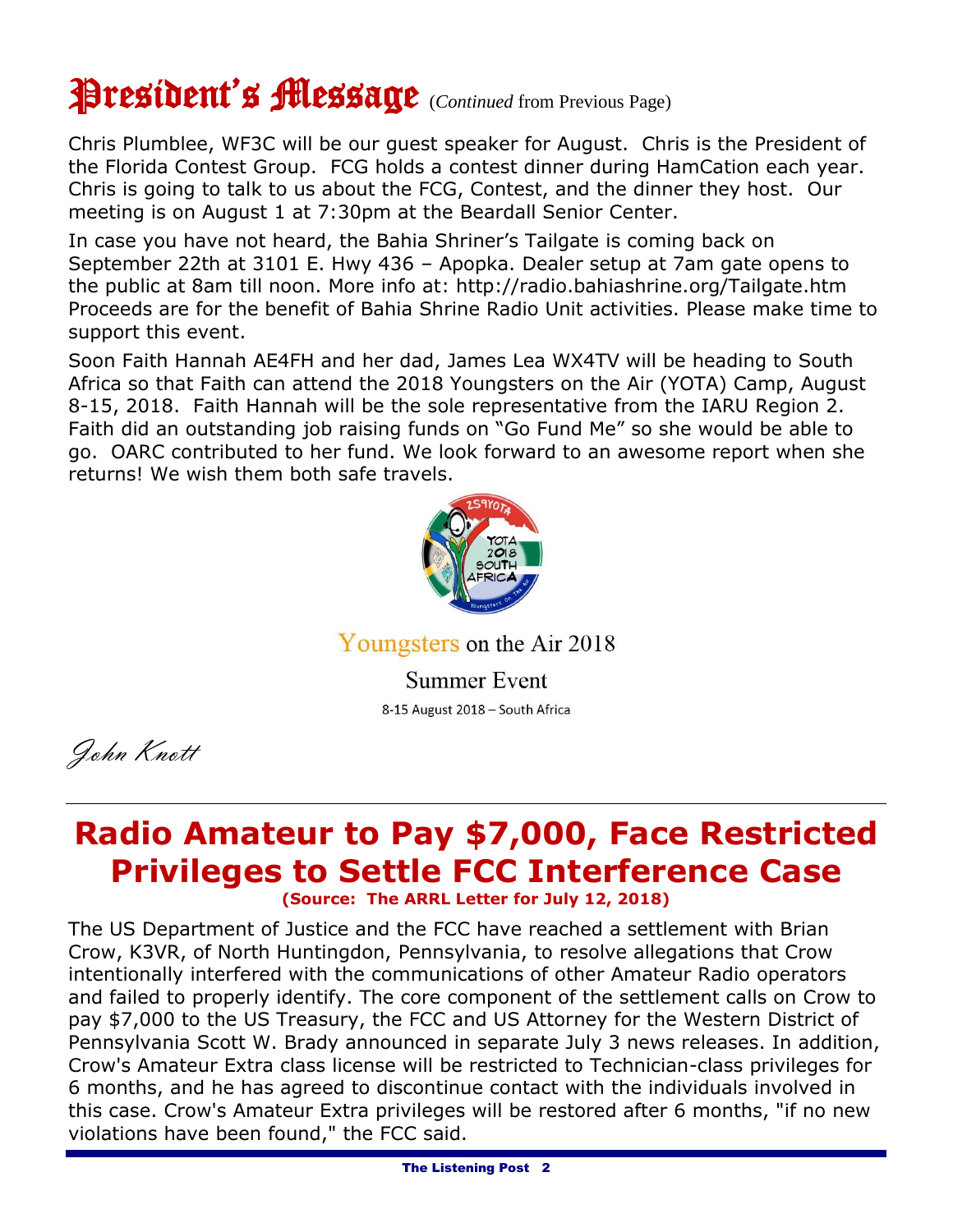"Amateur Radio licensees know that the rules require them to share the airwaves, which means that bad actors cannot plead ignorance," FCC Enforcement Bureau Chief Rosemary Harold said in an FCC release. "This settlement is a significant payment for an individual operator, and it sends a serious message: Play by the rules in the Amateur Radio band[s] or face real consequences. We thank the US Attorney's Office for understanding the importance of this type of case and pushing it forward to ensure a resolution that included strong penalties for substantial violations of the law."



The settlement resolves a civil complaint (USA v. Brian Crow [No. 17-595]) in Federal District Court for the Western District of Pennsylvania to recover an unpaid \$11,500 fine that the FCC imposed on Crow in a 2015 Forfeiture Order.

The FCC recounted in its Forfeiture Order that it had responded in March 2014 to "several complaints of intentional interference" on 14.313 MHz, and that Commission agents used radio direction-finding techniques to determine the transmission sources. According to the court complaint against Crow, FCC agents tracked transmissions to Crow's residence and monitored them for approximately 3 hours and heard him transmit slow-scan television (SSTV) signals and a prerecorded voice transmission of another Amateur Radio station on the frequency.

The FCC said it worked with Brady's office to craft the agreement with Crow arising from its Forfeiture Order "that found his behavior violated the Communications Act and the Commission's rules."

## **ARRL Urges Regulatory Regime to Keep Non-Amateur Satellites off Amateur Spectrum (Source: The ARRL Letter for July 12, 2018)**

ARRL wants the FCC to facilitate bona fide Amateur Satellite experimentation by educational institutions under Part 97 Amateur Service rules, while precluding the exploitation of amateur spectrum by commercial, small-satellite users authorized under Part 5 Experimental rules. In comments filed on July 9 in an FCC proceeding to



streamline licensing procedures for small satellites, ARRL suggested that the FCC adopt a "bright line test" to define and distinguish satellites that should be permitted to operate under Amateur Satellite rules, as opposed to non-amateur satellites that could be authorized under Part 5 Experimental rules.

"Specifically, it is possible to clarify which types of satellite operations are properly considered amateur experiments conducted pursuant to a Part 97 Amateur Radio license, and [those] which should be considered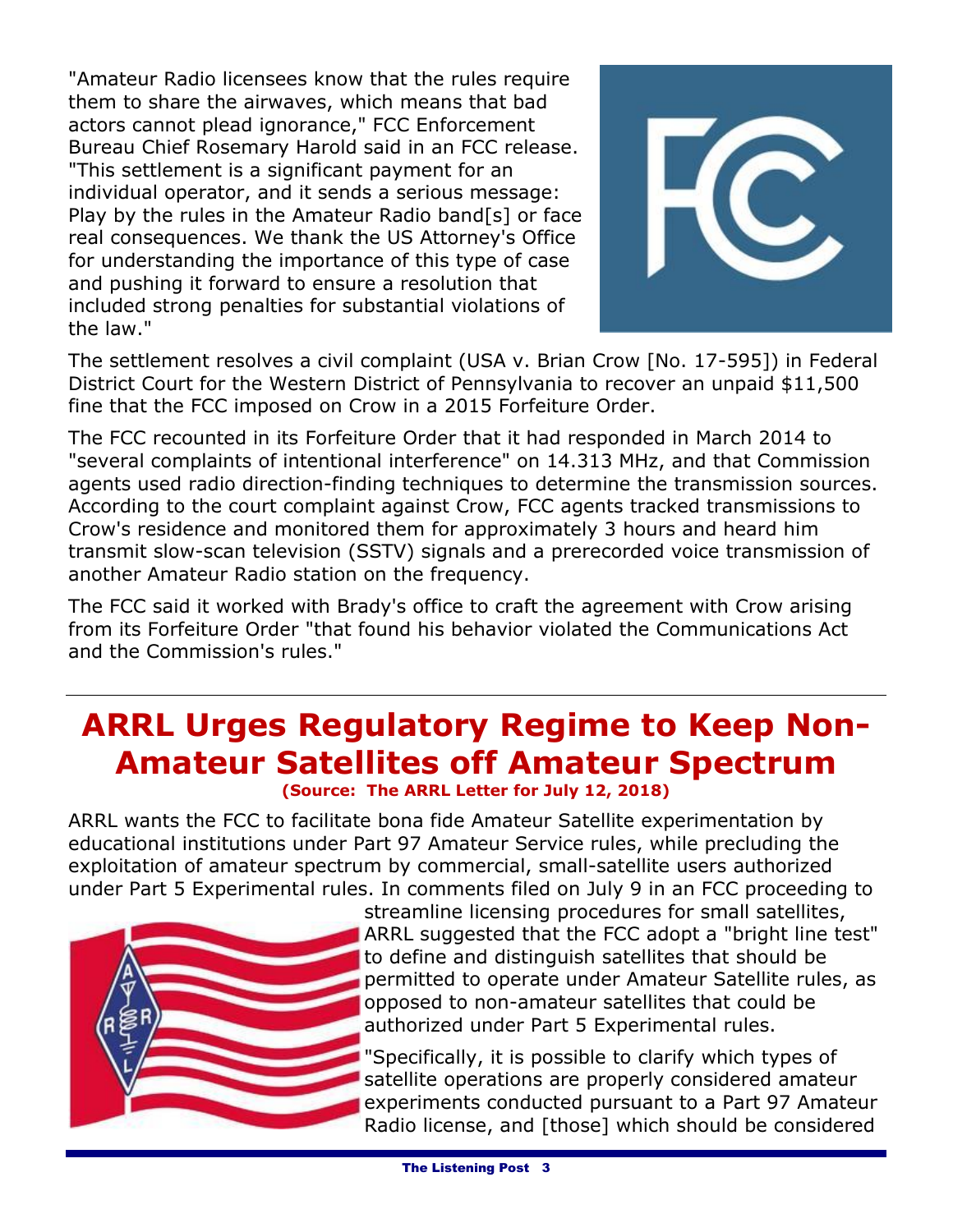experimental, non-amateur facilities, properly authorized by a Part 5 authorization."

ARRL said it views as "incorrect and overly strict" the standard the FCC has applied since 2013 to define what constitutes an Amateur Satellite, forcing academic projects that once would have been operated in the Amateur Satellite Service to apply for a Part 5 Experimental authorization instead. This approach was based, ARRL said, on "the false rational" that a satellite launched by an educational institution must be "non-amateur" because instructors were being compensated and would thus have a "pecuniary interest" in the satellite project. ARRL said well-established Commission jurisprudence contradicts this view.

ARRL told the FCC that justification exists to expand the category of satellite experiments conducted under an Amateur Radio license, "especially those in which a college, university, or secondary school teacher is a sponsor." But, ARRL continued, a compelling need exists to discourage Part 5 Experimental authorizations for satellites intended to operate in amateur allocations by non-amateur sponsors, "absent compelling showings of need."

"There is no doubt but that Amateur Radio should be protected against exploitation by commercial entities, and there should be a compelling justification for a Part 5 Experimental license issued for a satellite experiment to be conducted in amateur spectrum," ARRL said.

ARRL noted that International Amateur Radio Union (IARU) policy regarding satellites operated in Amateur Radio spectrum is only to coordinate satellites where licensees and control operators are radio amateurs, as well as having a "mission and operation" consistent with the International Telecommunication Union (ITU) Radio Regulations' definitions of the Amateur and Amateur Satellite services.

ARRL asserted that incorporating Amateur Radio in experiential learning using small satellites -- e.g., CubeSats -- is good for Amateur Radio, for students, and for the advancement of technology, and it urged the FCC to adopt a regulatory paradigm that encourages this approach.

AMSAT-NA also filed comments in the proceeding. The AMSAT remarks reflect several of the same concerns expressed by ARRL. Interested parties may file reply comments in the proceeding, IB Docket No. 18-86, by August 7, 2018.

# **RadioShack "Express Stores" to Open in HobbyTown USA Locations**

**(Source: The ARRL Letter for July 19, 2018)**

According to a July 13 article in the New York Post, RadioShack is planning to open "express stores" within HobbyTown USA locations. The nearly century-old, twicebankrupt retailer has signed a deal with HobbyTown USA to put a mini RadioShack outlet in some 50 HobbyTown USA stores across the country that would sell items that might appeal to radio amateurs and experimenters. Those locations will be identified with RadioShack signage. HobbyTown markets remote-controlled cars and boats as well as drones and other hobby-related merchandise.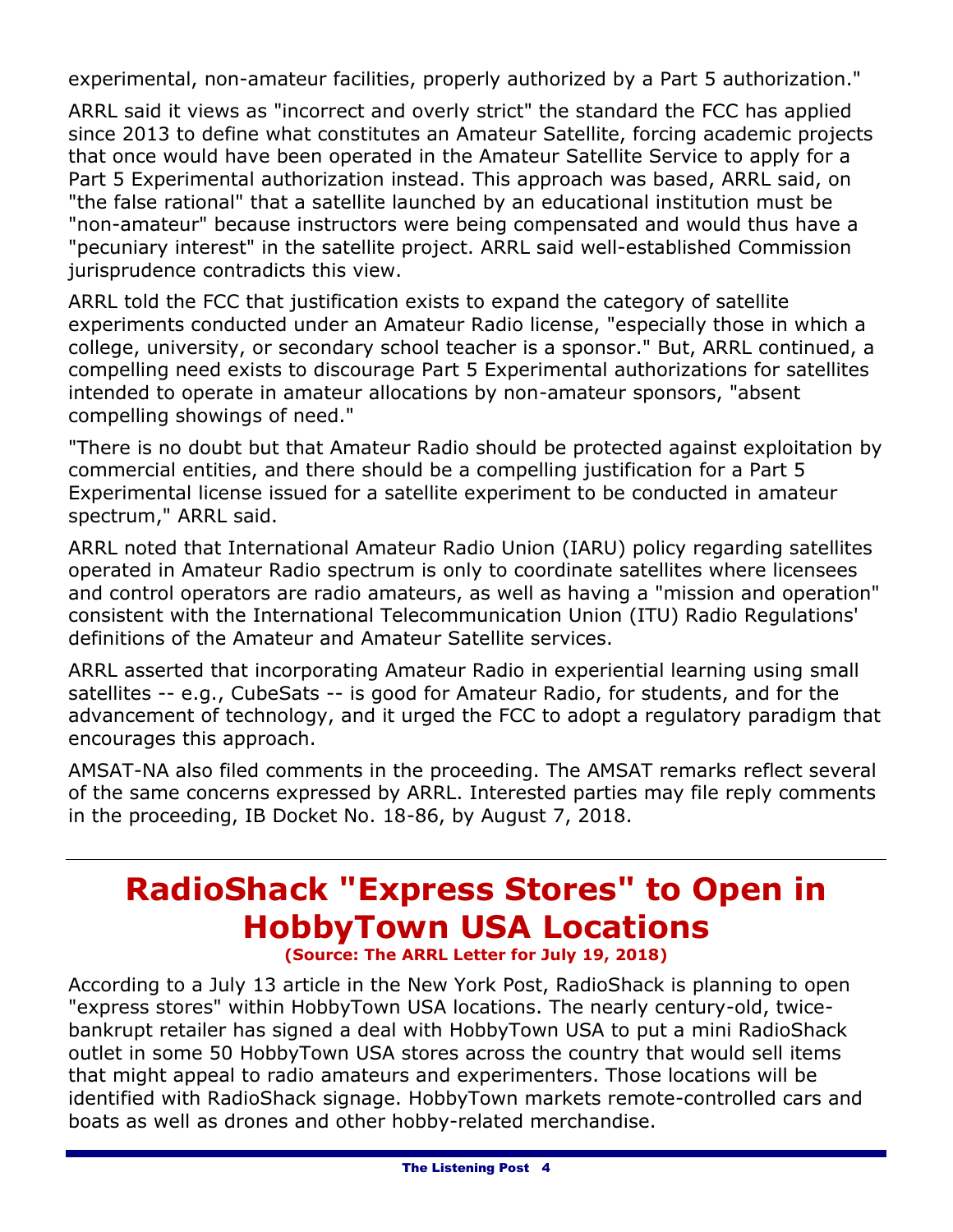RadioShack shuttered all of its company-owned retail outlets. Its last unsuccessful effort to bail itself out of debt involved a deal with cellular provider Sprint. HobbyTown USA has 140 retail outlets, and, according to the Post article, RadioShack eventually could carve out a presence -- on the order of 500 square feet -- in all of them. Stores in HobbyTown USA's headquarters town of Lincoln, Nebraska, as well as in Parker, Colorado, and Mooresville, North Carolina, will be among the first to host RadioShack express concessions.

"HobbyTown is purchasing the RadioShack merchandise and offering it to its hobbyist customers who need the tools, wires, and other accessories that RadioShack makes," the Post article said.



**RadioShack.** 

### The article quoted Steve Moroneso, chief executive of General Wireless Operations Inc. -- an affiliate of hedge fund Standard General, which acquired RadioShack in 2015 -- as saying that RadioShack's strategy now is not to own brick-and-mortar stores. RadioShack came out of bankruptcy in January with 400 dealers, an online retail presence, and a distribution center. General Wireless acquired the 1,743 retail outlets that survived RadioShack's 2015 bankruptcy.

Moroneso also told the Post that there is "plenty of interest from dealers who want to open a full-line Radio Shack."

**(Editor's Note: The Hobbytown USA store – Sanford (Orlando Metro) at 1758 Rinehart Rd, Sanford, FL 32771 will be one of the stores to have a RadioShack "Express Store" and expects shipments to arrive by the end of July.)**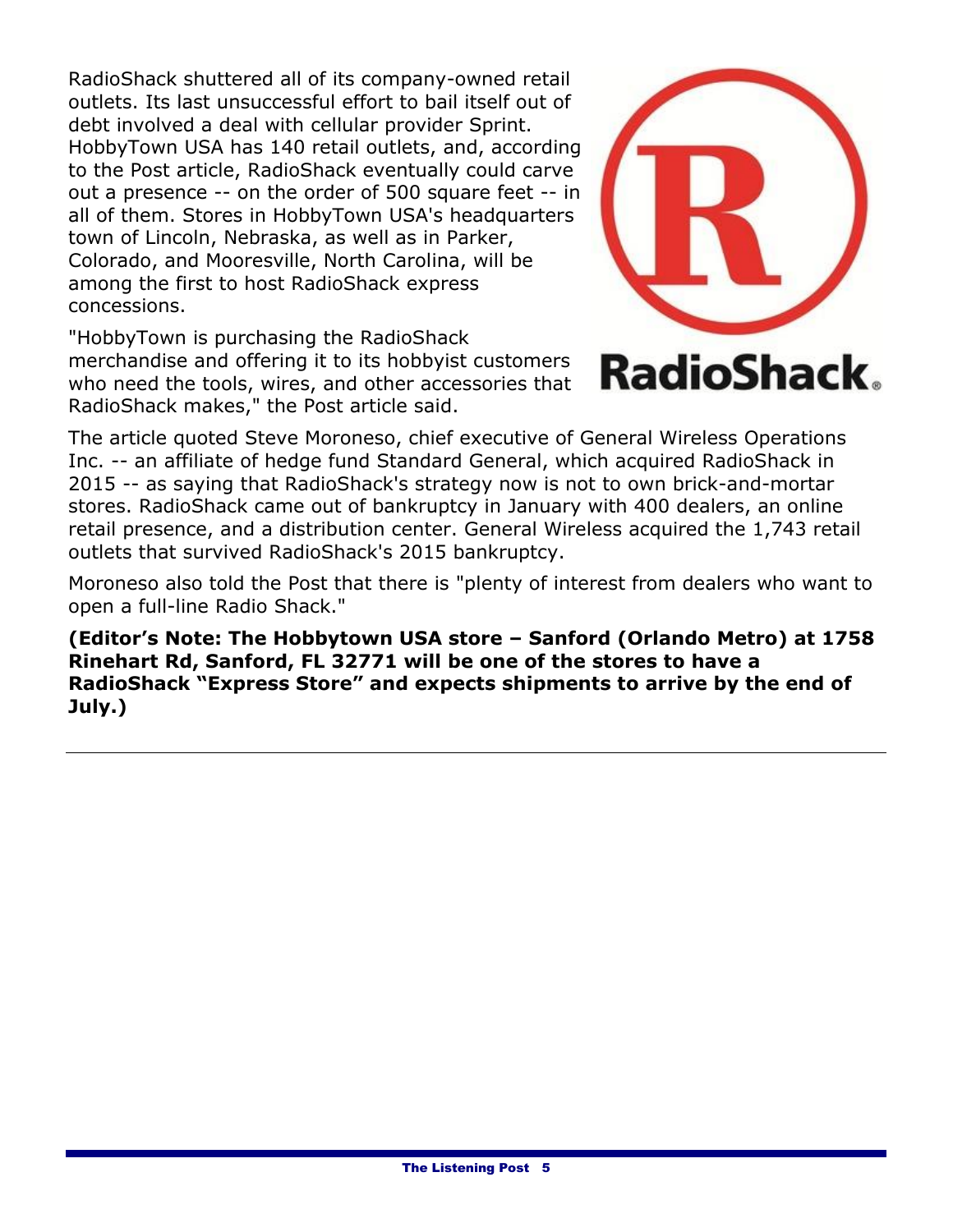

June 8, 2018

John Knott, N4JTK Orlando Amateur Radio Club P.O. Box 574962 Orlando, FL 32857-4962

Dear John.

On behalf of the ARRL Foundation Officers and Board, I am pleased to announce the 2018 recipient of The Orlando HamCation® Scholarship in the amount of \$1,000.

Taylor Wentzell, WE4TL of Crystal River, FL has been selected for The Orlando HamCation® Scholarship from an outstanding group of applicants. Scholarship recipients were recently notified of their awards, and we have already had many replies conveying their excitement and appreciation.

Scholarships through the ARRL Foundation would not be available without the support of thoughtful and generous sponsors such as you. Thank you for making The Orlando HamCation® Scholarship possible, and for aiding a student Amateur Radio operator in his/her pursuit of their higher education. I am confident that these young people will be successful in their future careers, and in representing Amateur Radio as well.

Again, many thanks for your support of this award. If you have any questions, please contact ARRL Foundation Secretary Lauren Clarke, KB1YDD at ARRL (Iclarke@arrl.org or 860-594-0348).

Best 73.

Tom Frenage

Tom Frenaye, K1KI President **ARRL Foundation**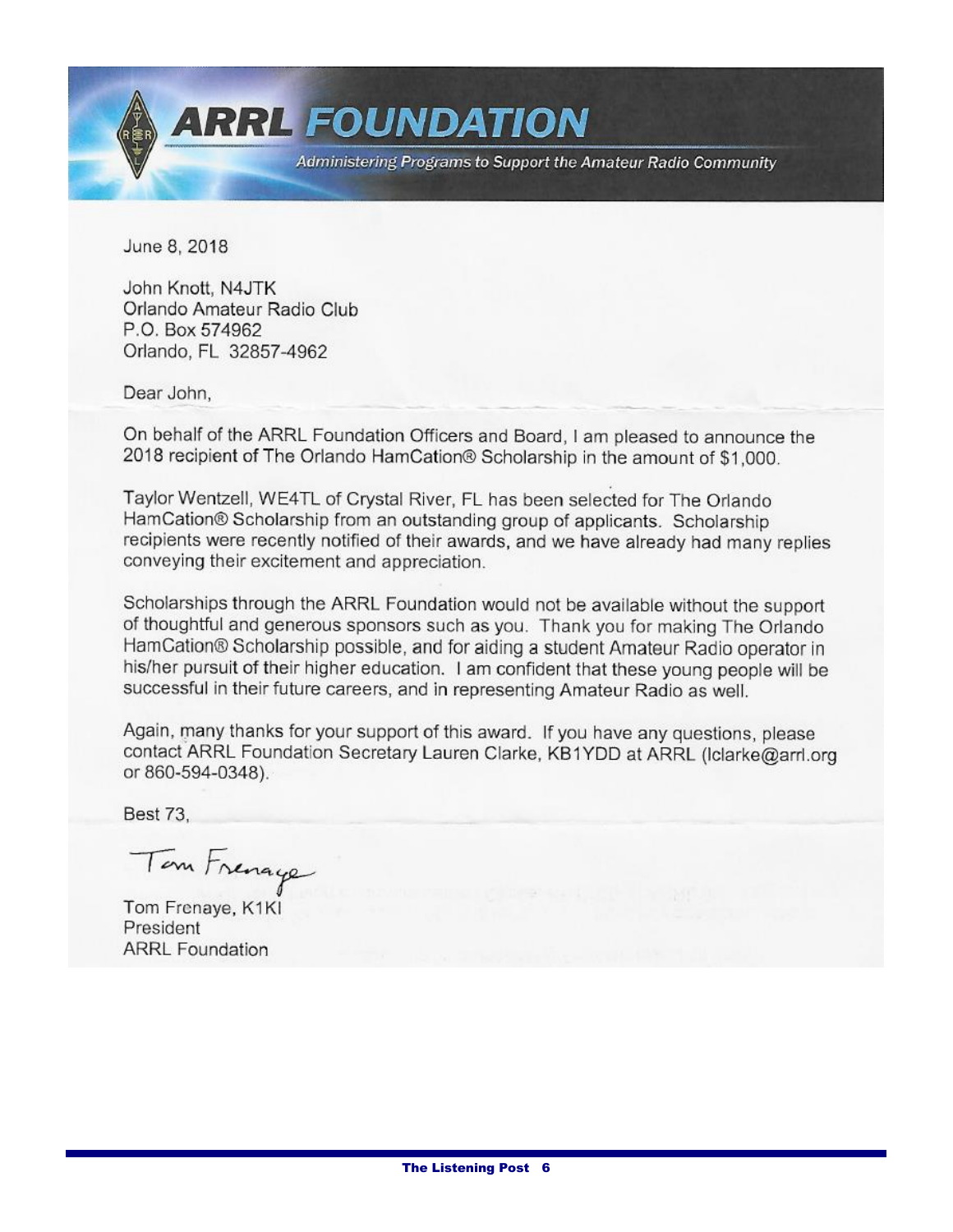June 21, 2018

Dear Mr. Knott.

My name is Taylor Wentzell WE4TL, and I am the fortunate recipient of this year's Orlando HamCation Scholarship, of which I understand you are the sponsor. Thank you for your generosity and support to this organization and to me personally.

My grandfather is a Ham Radio Operator and my interest in the field began as an 11 year old kid spending time with my PawPaw. Over the years, we've camped out and participated in annual field day weekends and Jamboree On the Air events, as well as local club events. I've met some great people and made some awesome contacts over the air through Ham Radio.

I will be attending the College of Central Florida in the fall and then plan to transfer to the University of Florida to pursue a degree in Physical Therapy. It is an intensive course study in a competitive field. I plan to use the scholarship money to purchase textbooks and other fees/ supplies that may arise throughout the year.

In closing, I want to express my sincere gratitude for supporting my personal goals through this scholarship program. It may seem like an anonymous donation, but please know that caring individuals like yourself make all the difference in young lives, including mine. I look forward to a bright future and hope to one day have the chance to thank you in person.

With Kindest Regards,

Faylor Mentall

Taylor Wentzell, WE4TL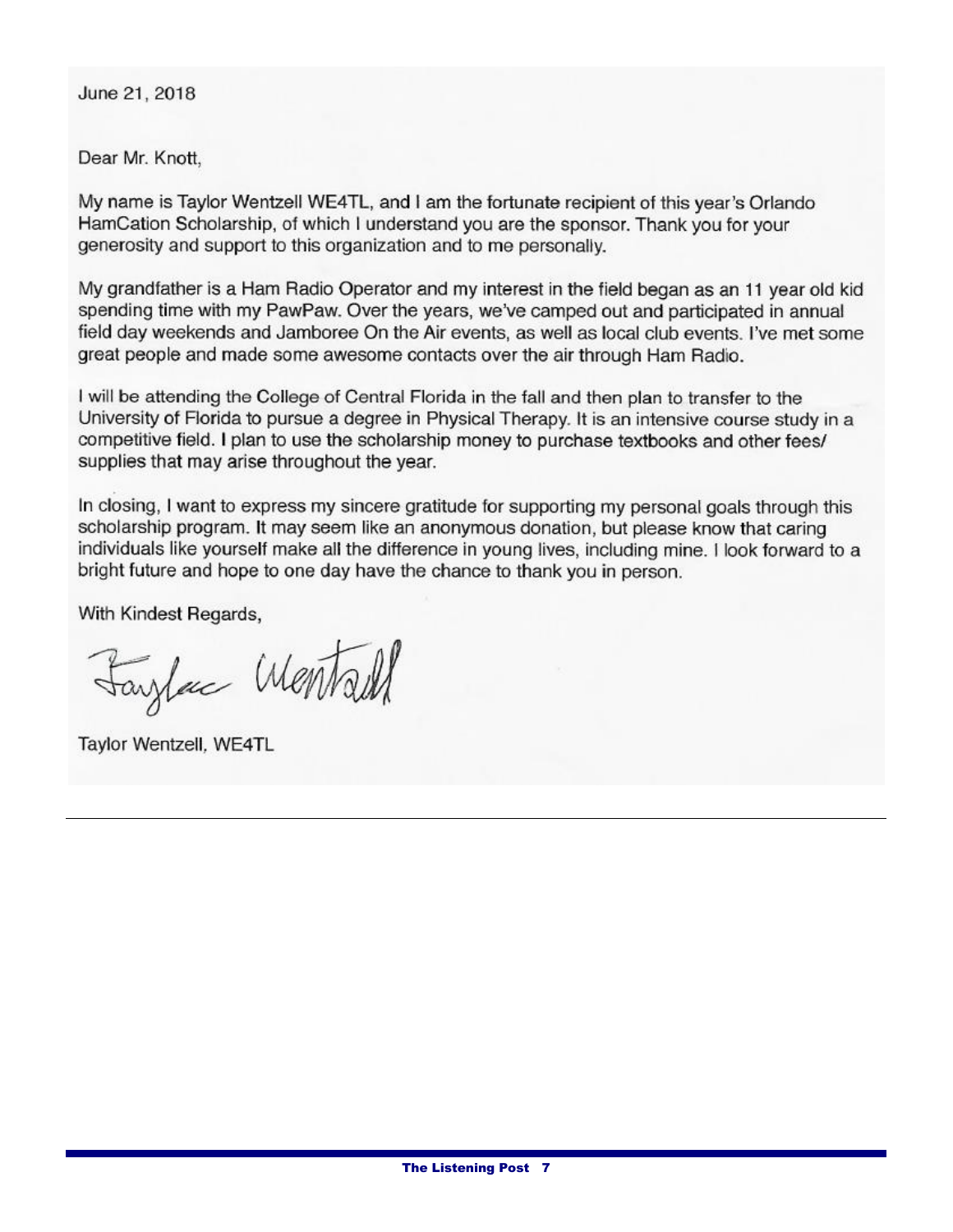

June 8, 2018

John Knott, N4JTK Orlando Amateur Radio Club P.O. Box 574962 Orlando, FL 32857-4962

Dear John.

On behalf of the ARRL Foundation Officers and Board, I am pleased to announce the 2018 recipient of The Wayne Nelson, KB4UT, Memorial Scholarship in the amount of \$1,000.

David Cora, KM4PJW of High Springs, FL has been selected for The Wayne Nelson. KB4UT, Memorial Scholarship from an outstanding group of applicants. Scholarship recipients were recently notified of their awards, and we have already had many replies conveying their excitement and appreciation.

Scholarships through the ARRL Foundation would not be available without the support of thoughtful and generous sponsors such as you. Thank you for making The Wayne Nelson, KB4UT, Memorial Scholarship possible, and for aiding a student Amateur Radio operator in his/her pursuit of their higher education. I am confident that these young people will be successful in their future careers, and in representing Amateur Radio as well.

Again, many thanks for your support of this award. If you have any questions, please contact ARRL Foundation Secretary Lauren Clarke, KB1YDD at ARRL (Iclarke@arrl.org or 860-594-0348).

Best 73,

Tom Frenage

Tom Frenaye, K1KI President **ARRL Foundation**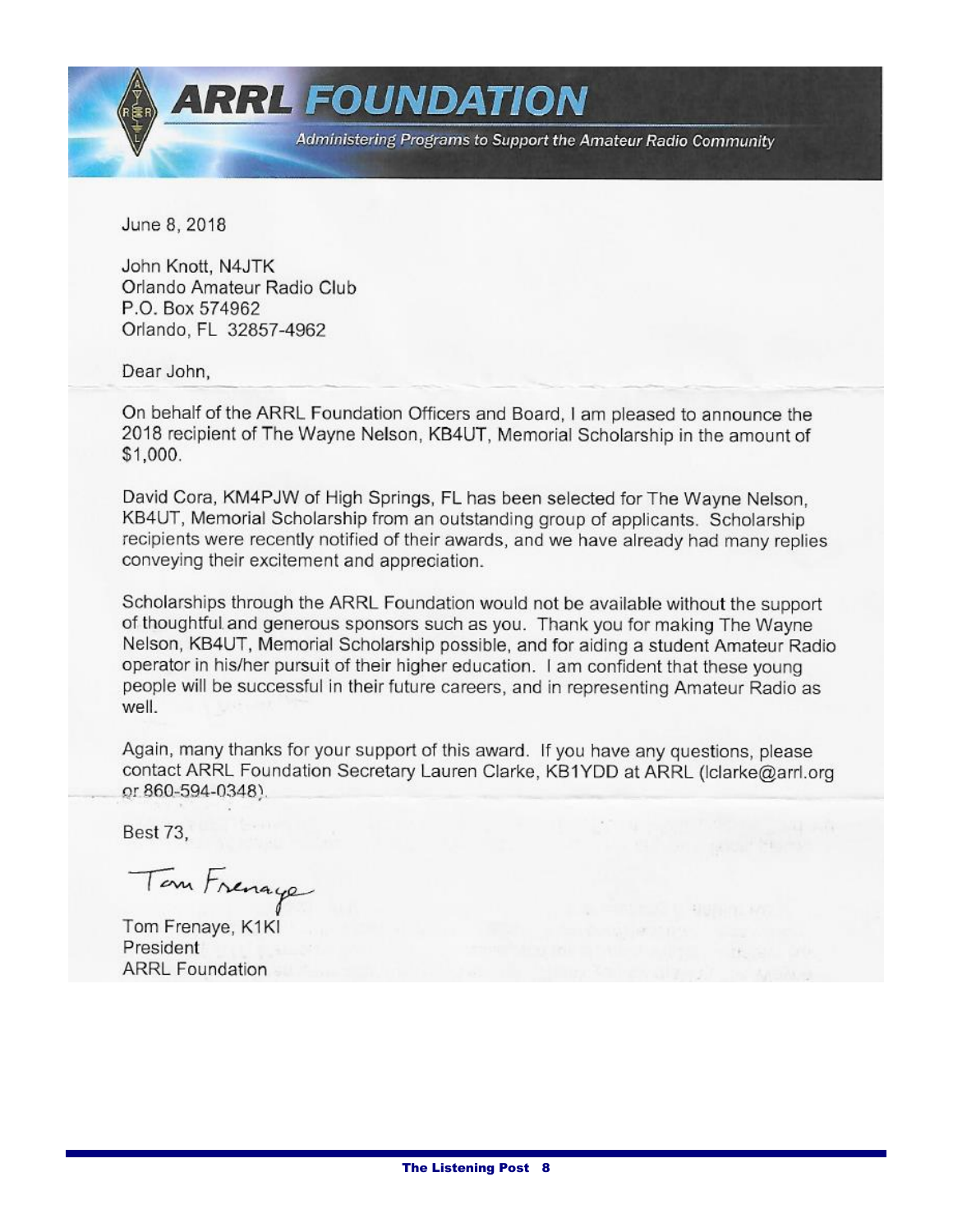Mr Knott larmso grateful to be the 2018 recipient of the Wayne Nelson, KB4UT, Memorial Scholarship! I will be entering my second year at the University of Florda College of Vetermary Medicine in a few shart months. It is my<br>goal to keep my debt load as low as possible<br>so that on graduation I comm the best<br>possible position to seme pets and their<br>people in low income and undersemed people in low income and undersened Communities. To this end, this award goes a long way! Thank you, Cara Barrel Kr44

## **Resurrecting Station KK4DW**

Back in February right after Hamcation, George Ballentine, KK4DW reached out to the OARC for help in getting is HF station back on the air. George had cranked down his tri-band beam antenna before the arrival of Hurricane Irma in order to weather out the coming storm. As Murphy would have it, the antenna would have been okay except that a tree limb had fallen on the antenna while in its' lowered position. George was able to obtain parts from the manufacturer and repair the antenna. Due to health issues, he could not reinstall the antenna on to the tower and raise it back up.

Bruce LaPointe, WR4B and I went to his house, did some more ground work in preparation for the resurrection of the antenna and raised it back to the top of the 35 foot tower. This is where I discovered the Hazer.

The Hazer is a wrap-around-platform attached to a tower that can be raised up and down the tower with the operator staying on the ground.

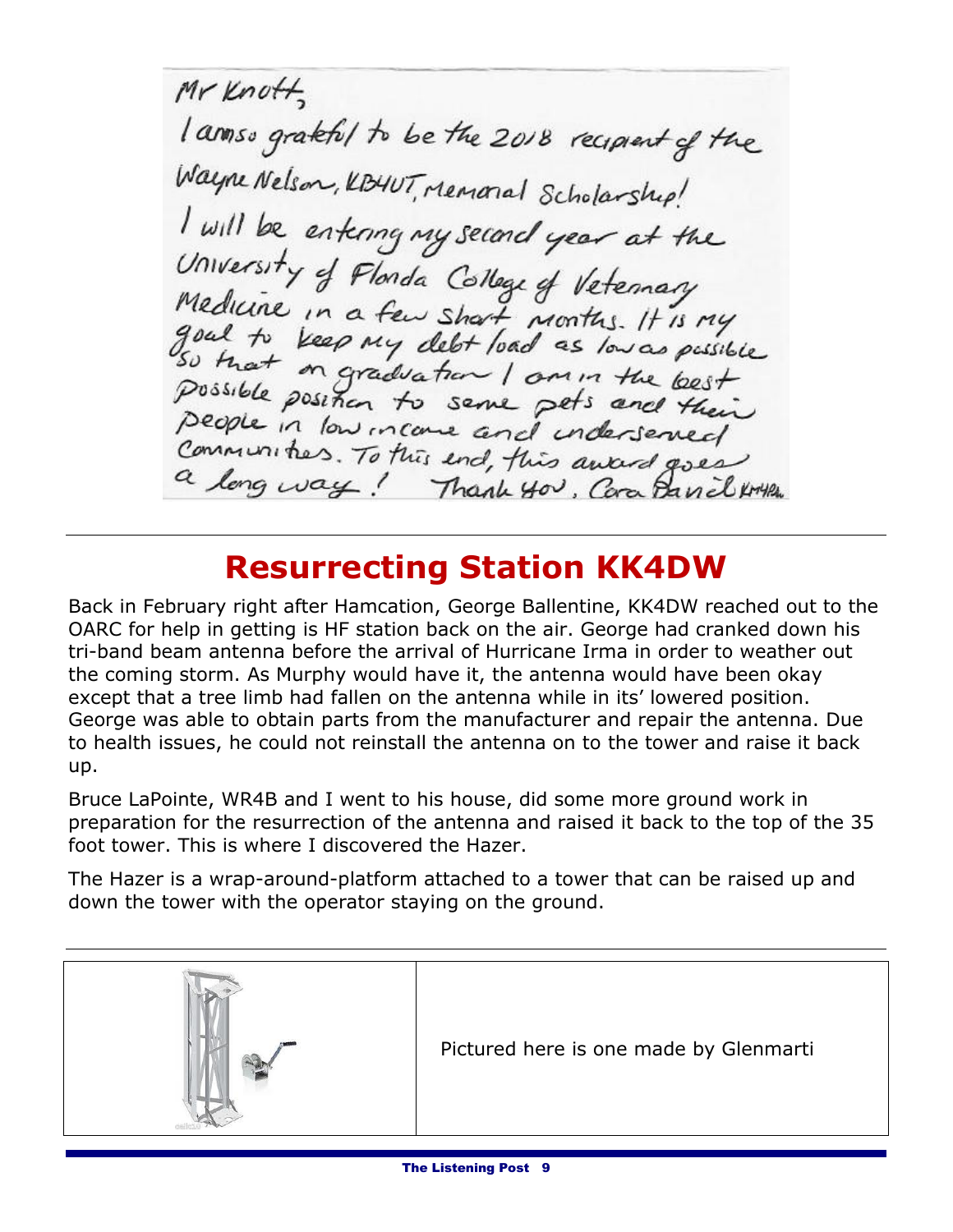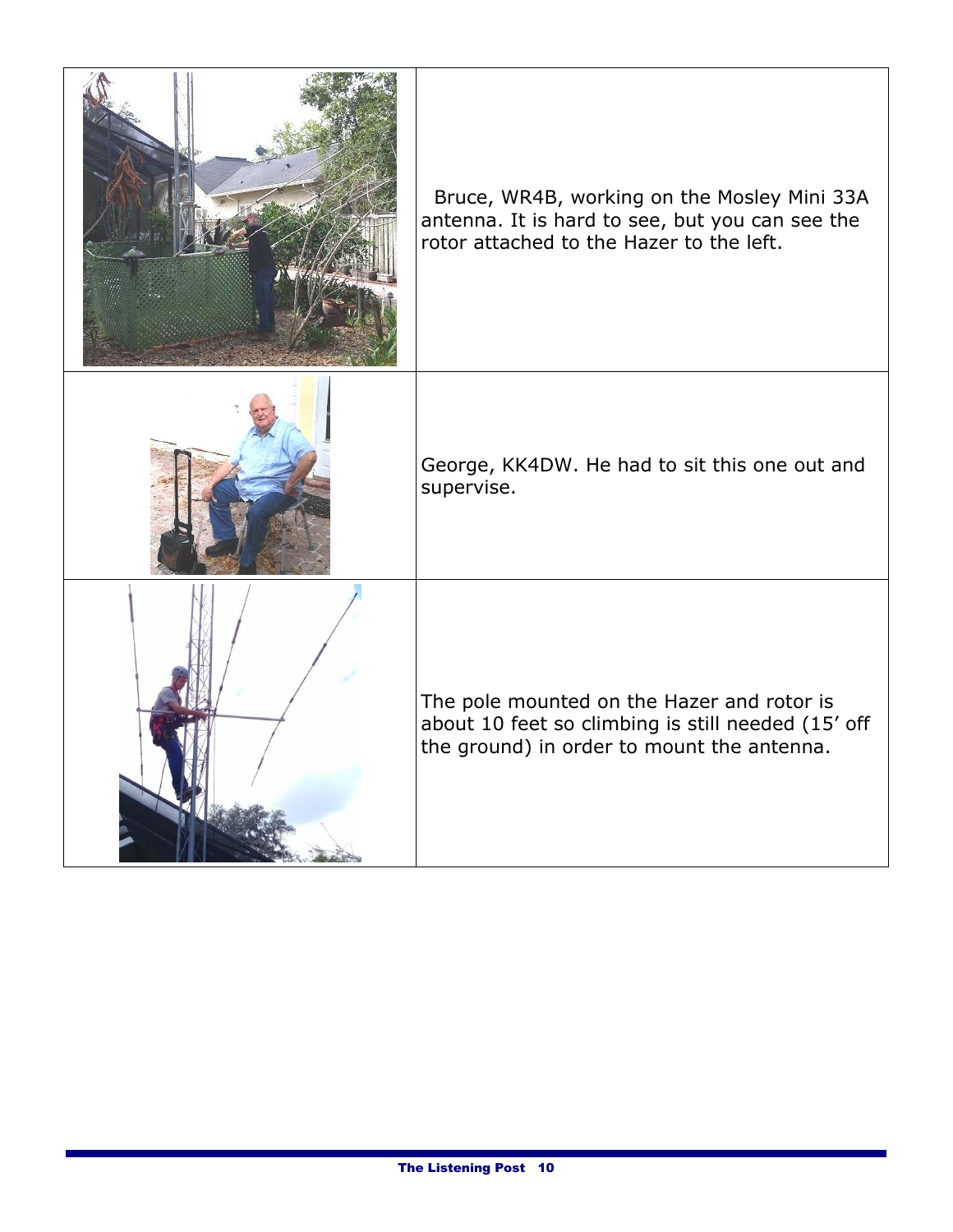

73's James Deuel, N0XIA

## **OARC Meetings and Events 2018**

| August 1, Wednesday    | Meeting - Chris Plumblee WF3C - FCG President                                 |
|------------------------|-------------------------------------------------------------------------------|
| September 5, Wednesday | Meeting - Mike Beers KA9ZRZ - Ham Radio<br>Hotspots                           |
| October 3, Wednesday   | Meeting                                                                       |
| November 7, Wednesday  | Meeting                                                                       |
| December, Saturday     | Christmas Party *** Date TBD                                                  |
| December 5, Wednesday  | No Meeting but Exams will be administered at<br>5:30pm at the Beardall Center |